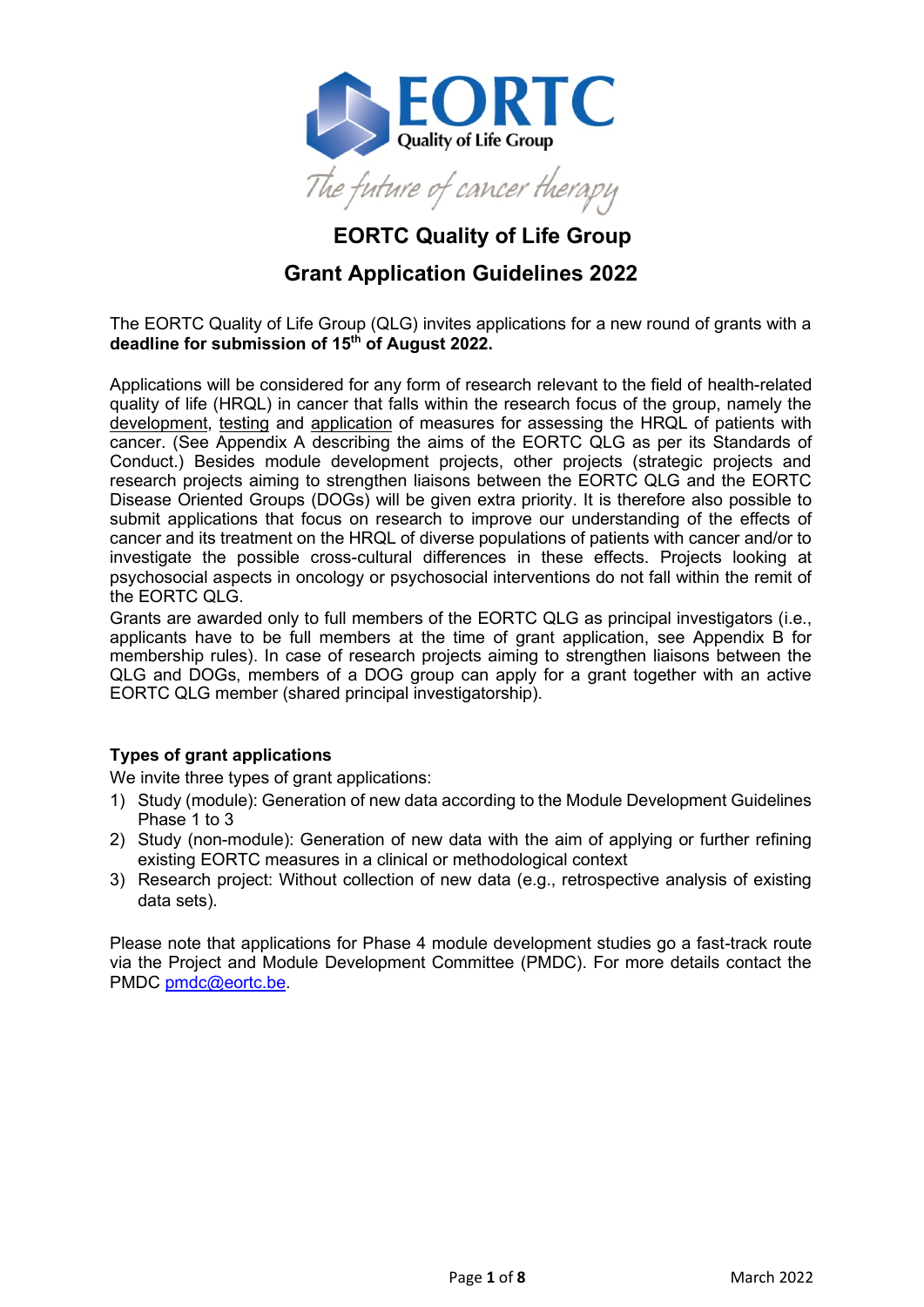# **Budget limits**

We invite applications for small and large project grants. The maximum budgets are as follows (excluding per-patient-payment). For details on how to budget per-patient-payment and general guidance on costing, see Appendix C.

| Type of Project            | Maximum budget (excluding per-patient- |
|----------------------------|----------------------------------------|
|                            | payment, overhead and ethics costs)    |
| Study (Module): Phase I-II | €125,000                               |
| Study (Module): Phase III  | €150,000                               |
| Study (Module): Phase IV   | €300,000                               |
| Other small projects       | €150,000                               |
| Other large projects       | €300,000                               |

# **Format of the applications**

An application can only be submitted after presentation at an EORTC QLG meeting to the Project and Module Development Committee (PMDC), and succeeding endorsement by the EORTC QLG EC. The application has to follow the grant application form including all elements (title page, project description, references, budget, CV) and **has to be submitted as a single pdf**.

Please find below the requirements for the grant application:

- Project description including strategic assessment (maximum of 5 pages)
- References (maximum of 30 references)
- CV (maximum of 1 page, including the 5 most important publications in the last 5 years)

In addition, the application should include two suggested external reviewers by the principal investigator(s), with whom no present research collaboration exists, nor co-authorship over the past 3 years. E-mail addresses of the suggested reviewers are mandatory.

#### **If you are conducting a phase I study (module) or a phase I / II study (module) please see appendix D for additional instructions.**

#### **Failure to comply with these requirements will result in automatic rejection of the grant application.**

The grant application guidelines are available on [https://qol.eortc.org/active-members/.](https://qol.eortc.org/active-members/) The grant application form can be obtained from **QOLGRC@eortc.org.** 

Applications should be submitted electronically to Prof. Martin Taphoorn (Chair of Grant Review Committee) at: [QOLGRC@eortc.org](mailto:QOLGRC@eortc.org) by 5 p.m. CET, by 15<sup>th</sup> August 2022.

#### **Peer review procedure**

All grant applications will undergo a thorough review process that involves the Project and Module Development Committee (PMDC), the Board of the EORTC, the Protocol Review Committee (PRC) of the EORTC, the Grant Review Committee (GRC) of the EORTC QLG, and the Executive Committee (EC) of the QLG. Grant applications will be rated on the following criteria: (1) scientific quality; (2) relevance to the field; (3) feasibility of the project; (4) "value for money"; (5) qualifications and track record of the applicant(s) and (6) fit into the strategic agenda of the EORTC QLG.

The EC will meet to make the final decisions. Conflict of interest of EC members is declared at the start of the meeting. Those with a conflict of interest with respect to a given grant application leave the room and do not participate in discussing the specific application. The EC will inform the EORTC Board on the final decisions.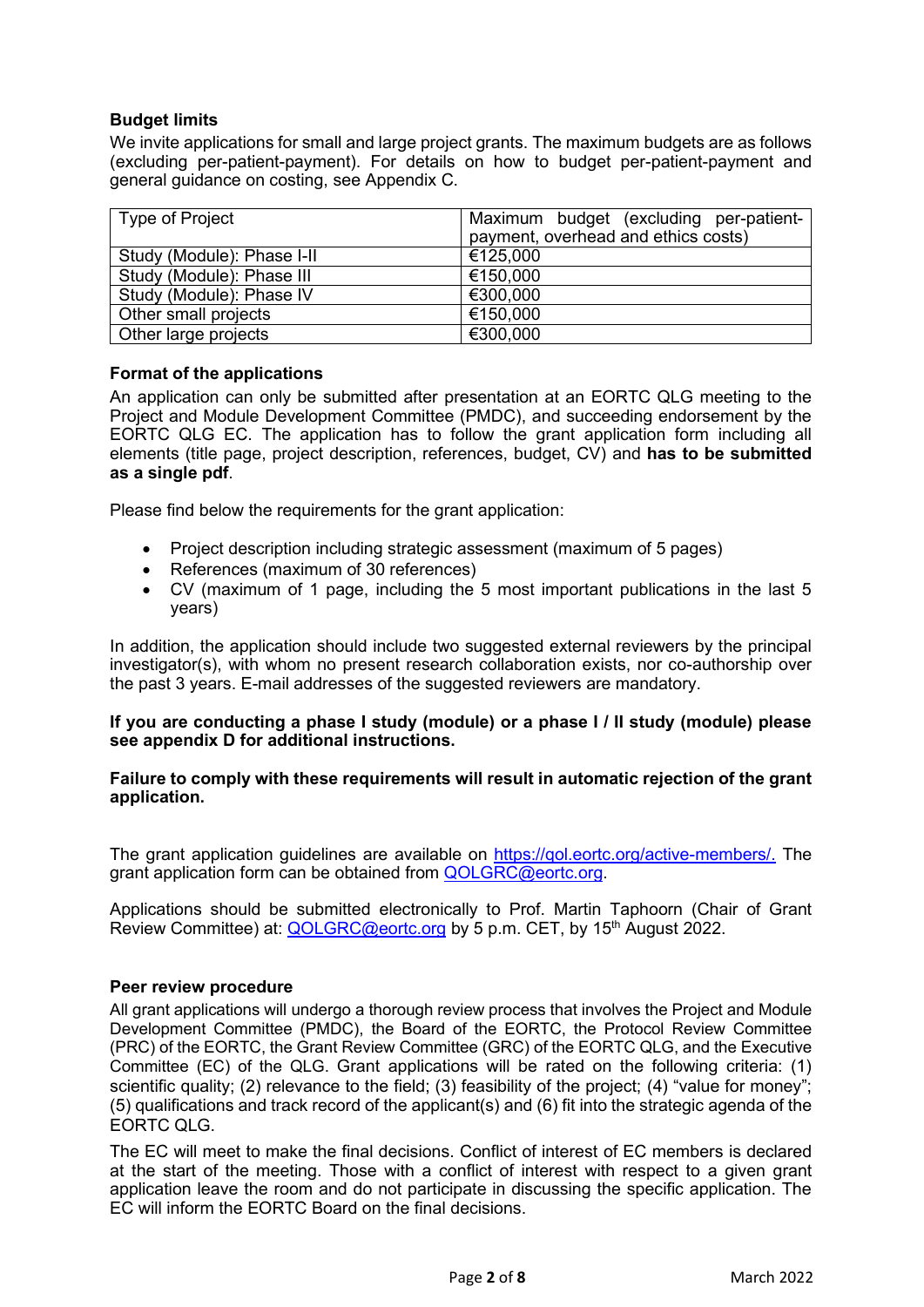# **Provisional Timelines**

- 15<sup>th</sup> August 2022: Deadline for grant submissions to the GRC, GRC checks eligibility of the grant applications
- August/September 2022: Eligible grant applications will be reviewed by EORTC **Directors**
- September 2022: Start review process of eligible grant applications via GRC (module and research projects) or PRC (non-module studies)
- October/November 2022: GRC internal meeting to discuss proposals.
- December 2022: EC meeting to discuss applications with reviews, send out for resubmission.
- January 2023: EC makes funding decision and informs PIs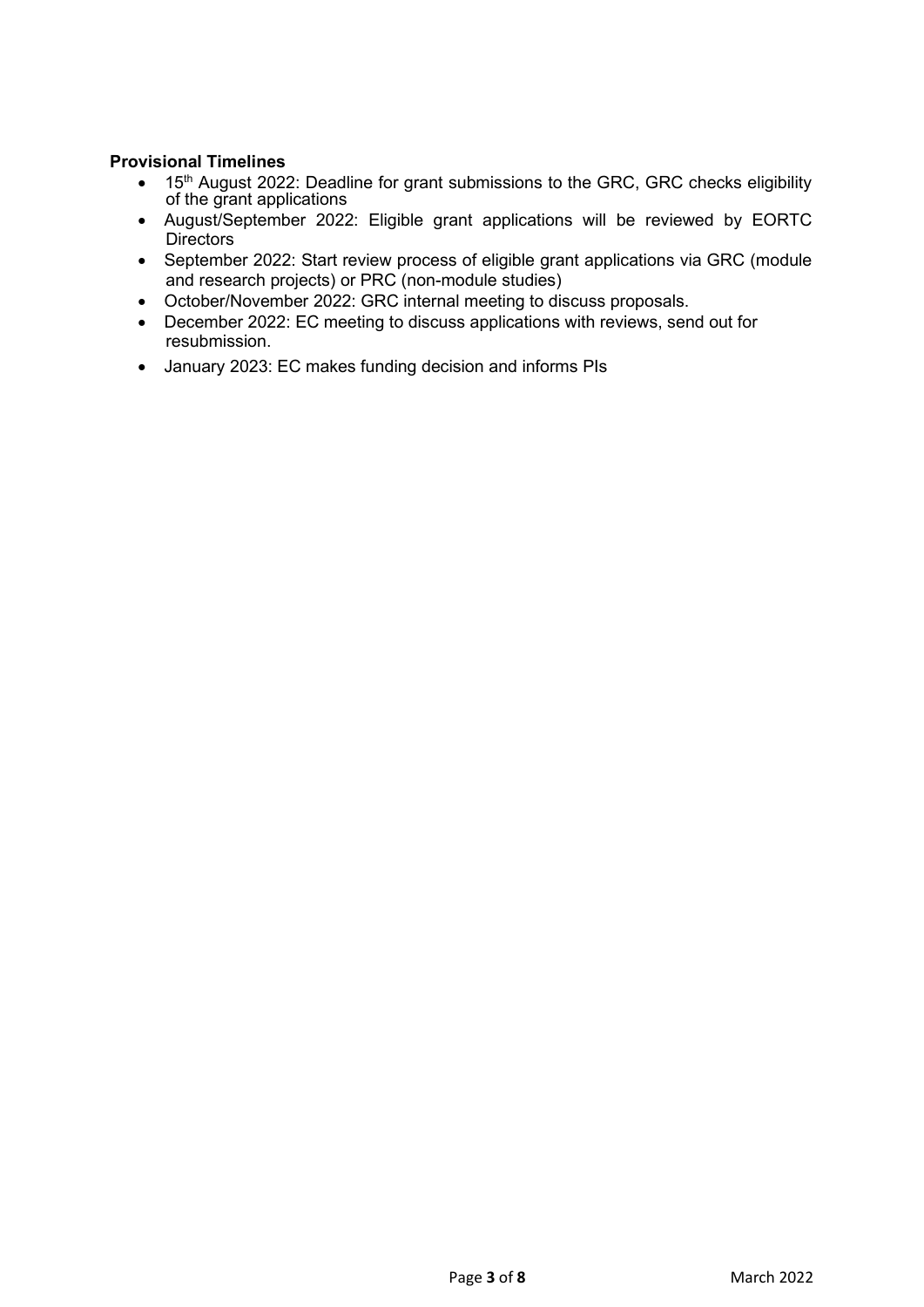# **Appendix A. Aims (from EORTC QLG Standards of Conduct, January 2017)**

To develop reliable and valid instruments for measuring patient reported outcomes (PRO) and health related quality of life (HRQL) of cancer patients participating in international cancer clinical trials and other well-designed research studies.

To advice the EORTC regarding the assessment of the multidimensional aspects of patients' HRQL as a measurable outcome of cancer treatment. Where appropriate the QLG will work in collaboration with other EORTC groups and the EORTC headquarters/QL Department to advise and support the design, implementation and analysis of patients' PRO/HRQL.

To conduct research to understand better the effects of cancer and its treatment on the HRQL of diverse populations of patients with cancer and to investigate the possible cross-cultural differences in these effects.

To conduct basic methodological research in HRQL and PRO assessment.

To investigate the use of new technologies to administer PRO/HRQL instruments in clinical trials, research studies and in routine clinical practice.

To contribute to teaching/training initiatives to promote the EORTC approach to PRO/HRQL measurement through preparation of guidelines, teaching material, oral presentations etc.

To develop and maintain liaison with other non-EORTC groups conducting quality of life studies in oncology, e.g. NCI-Canada clinical trials group.

In line with the evolving EORTC strategy, the forms and the methods of clinical research also evolve. Knowledge development in various fields is also considered part of the possible aims of the group. These fields include, but are not limited to, cancer biology, molecular epidemiology, survivorship, outcome research, and health technology assessment.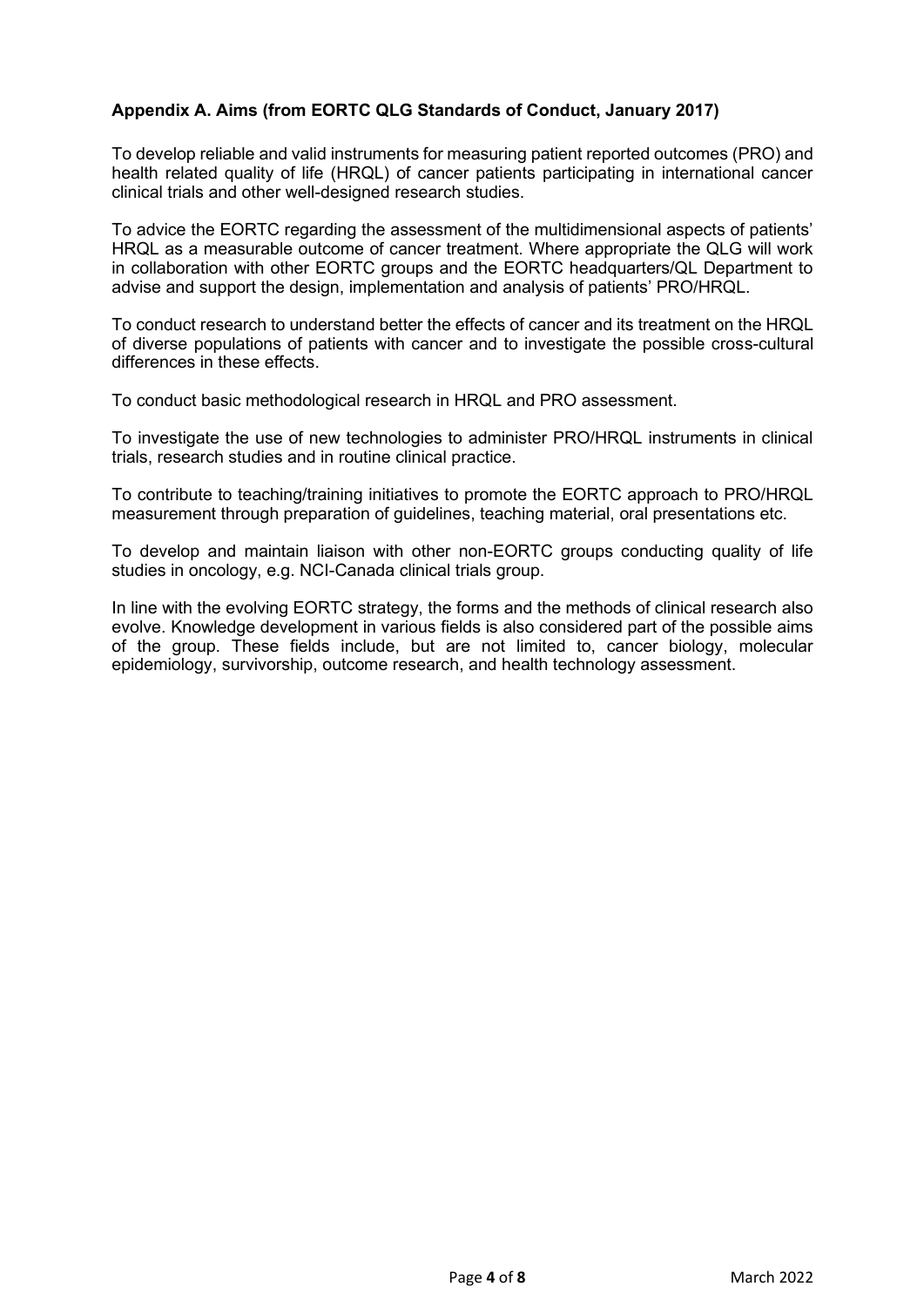### **Appendix B. EORTC QLG membership (from EORTC QLG Standards of Conduct, January 2017)**

**Full members** are actively involved in at least one of the Group's activities, e.g.:

- a. Module development;
- b. An EORTC field study;
- c. Other research activities of the QLG;
- d. Providing advice to the EORTC on QOL assessment;
- e. Serving as an officer on one of the Group's committees.
- Full members are expected to attend at least one meeting of the QLG per year.

**Probationary members** are individuals seeking to become members of the QLG through active involvement in at least one of its activities. Probationary members may attend for one year. By the second meeting of that year probationary members are expected to have identified activities within the Group to which they can contribute, thereby proceeding to full membership. Probationary members who are not actively participating after one year are discouraged from attending further meetings except in special circumstances. Probationary members have no voting rights and are not allowed to attend the Group's Business Meetings.

**Corresponding members** include individuals actively supporting the EORTC approach to QOL assessment who are unable to attend because of distance (e.g. NCI-Canada representatives) or cost (e.g. Eastern European colleagues). At the discretion of the Executive Committee individuals interested in the Group's work but unable to attend meetings may be kept informed of the Group's work and invited to collaborate, e.g. in research, as appropriate.

#### *Group membership procedure*

Individuals wishing to join the EORTC QLG should first contact via e-mail the Secretary of the Group (http://groups.eortc.be/qol/membership). After sending a formal e-mail (which should contain the name and surname of the applicant, his/her contact e-mail, and affiliation) expressing the will to become a corresponding member of the EORTC QLG, corresponding membership will be granted by the Secretary of the Group on behalf of the Executive Committee.

To become a full active member, a corresponding member has to:

- 1. Attend 2 meetings up front (within 2 years).
- 2. Be actively involved in EORTC Quality of Life Group research.

On the third meeting the individual will become an active member. To maintain active membership the individual has to continue with EORTC QLG-related research activities and attend a minimum of 2 QLG meetings within every 2 years.

If a corresponding member remains inactive for 2 years (no research performed on behalf of the QLG, does not attend meeting) he or she will be removed from the list of EORT QLG members.

The EORTC Membership Committee will (i) evaluate the applicant's activity in other EORTC groups/task forces, (ii) evaluate the EORTC membership status of other groups/task forces within the applicant's institution, (iii) may request additional information and documentation as appropriate (e.g. CVs, normal laboratory values, and accreditation, etc.), (iv) will verify that the ROG Facility Questionnaire has been submitted (in the case of the applicant's wish to enter studies with radiation therapy) or request its submission, and (v) will request preliminary approval by the group officers on the basis of the procedure and documents as defined by the Membership Committee.

All applications will be regularly reviewed by the group's Steering Committee, at least at the halfyearly meetings, for final approval. If the application is accepted, the applicant becomes a member and may initiate participation in group activities.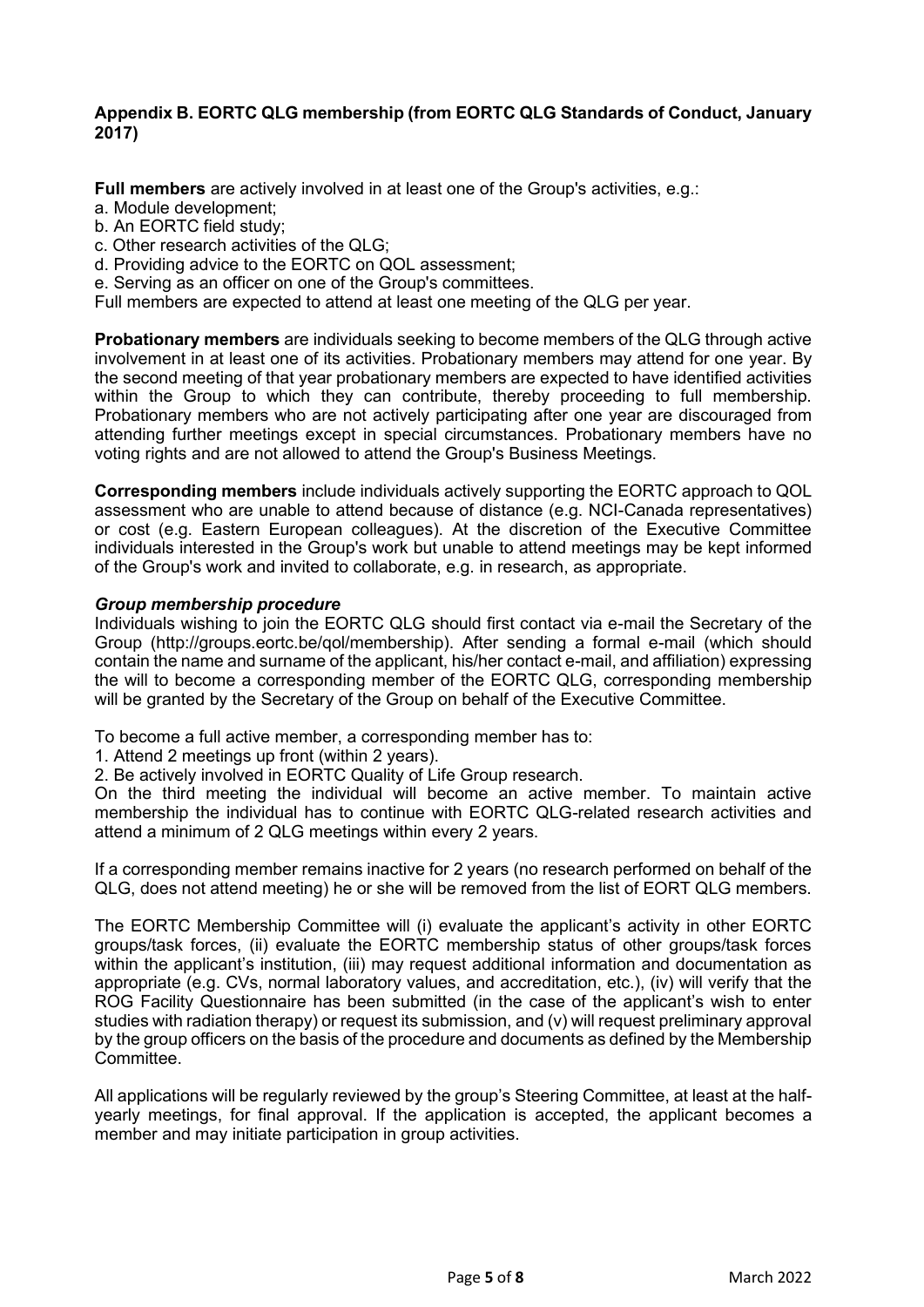# **Appendix C. Guidance on costing grant applications**

#### **Travel expenses**

These are paid to attend the EORTC QLG meetings for persons employed on the grant and the principal investigator(s) at a maximum of 600 Euro per person per meeting. Additional travel costs may be requested if they are required for the conduct of the research proposed.

### **Translation costs**

Translation costs for new modules that have completed Phase 2 (i.e. have a preliminary module consisting of items/questions) or are in Phase 3 are covered by the QLG for core European languages and should not be included in the grant. Translation costs for rare or Non-European languages should be included in the grant costs.

Translations of issues in Phase 1 and items for Phase 2 should be budgeted within the grant. Translation of any additional non-EORTC questionnaires used in some projects should be budgeted within the grant. These translations may be done via EORTC QL Department to ensure their quality.

#### **Payment per patient**

The payment will depend on the number of administrations of questionnaires and on whether face-to-face interviews are conducted.

| Single administration of questionnaire(s)         | 50 Euro  |
|---------------------------------------------------|----------|
| 2 administrations of questionnaire(s) per patient | 100 Euro |
| 3 administrations of questionnaire(s) per patient | 150 Euro |
| Face-to-face interviews for phase 1 to 3          | 100 Euro |

All administrations need to be completed for payment unless a patient withdraws or dies.

# **Overheads**

A maximum of 25% for overheads is paid on requested salaries and consumables (not per patient payments) cost. Overhead costs will not count towards the total cost of the grant, i.e. overheads will be paid in addition to the total budget.

#### **Ethics costs**

A maximum of 10,000 euros can be requested to pay for ethics costs. Ethics costs will not count towards the total cost of the grant, i.e., ethics costs will be paid in addition to the total budget. Additional ethics costs may be requested and will be processed on a case by case basis.

#### **Open Access Publication Costs**

The EORTC Quality of Life Group will cover the article processing charges for open access publication for articles published on behalf of the EORTC Quality of Life group. The fees for open access do not need to be included in the grant application. At the time of article acceptance, authors can request the additional costs from the EORTC Quality of Life Group treasurer. Please see Appendix E for more details on the EORTC Quality of Life Group Open Access Publication Policy.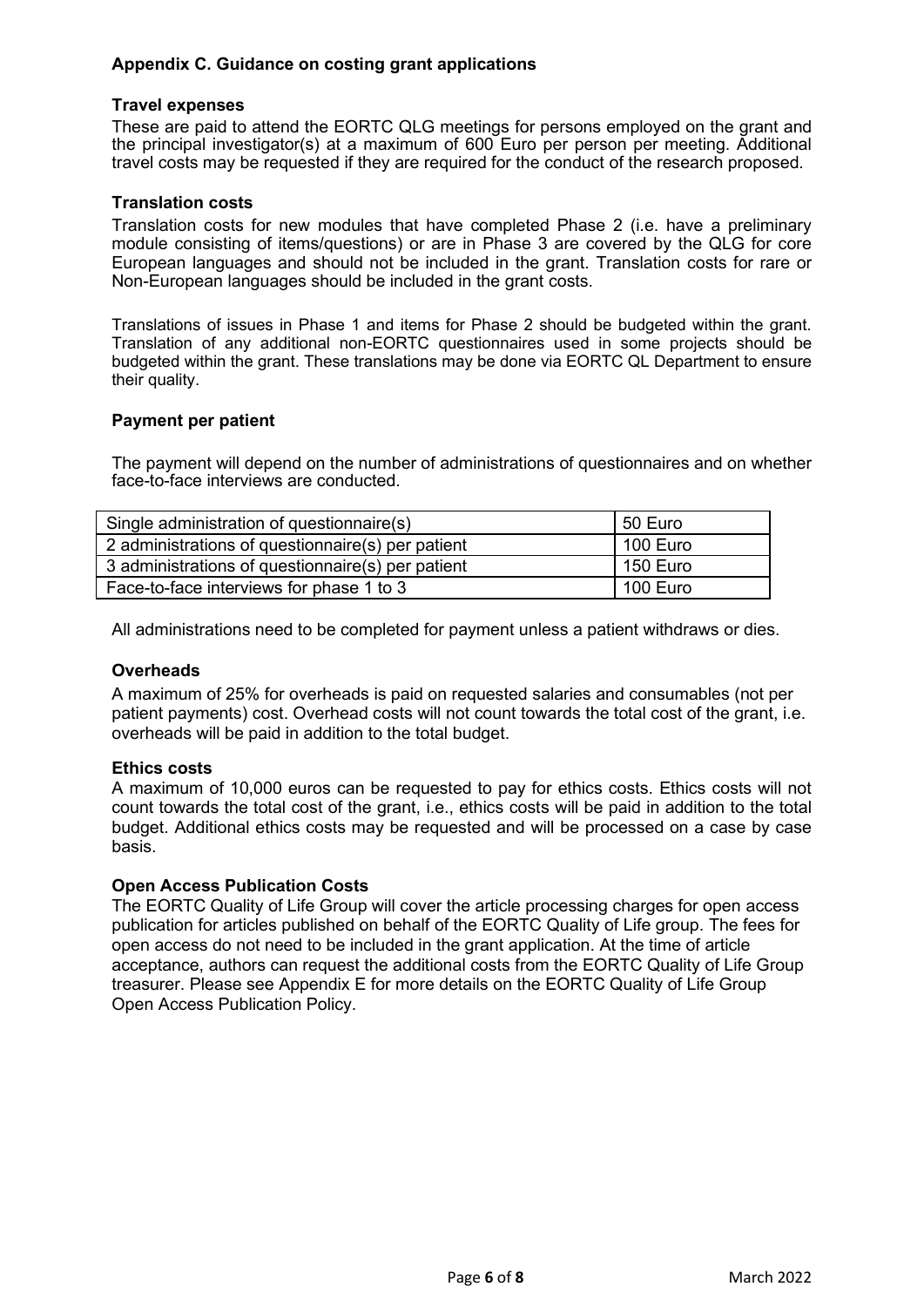# **Appendix D. Guidance on applying for a Phase 1 grant or a Phase 1&2 grant for developing an EORTC questionnaire**

Questionnaire development follows the Module Development Guidelines. The 5<sup>th</sup> edition of the Module Development Guidelines should be consulted and is available on the QLG website.

If you are applying for a Phase 1 grant or Phase 1&2 grant for developing an EORTC questionnaire, please include the following information in the **method section** of the grant proposal:

- The planned **literature searches**
- A **recruitment matrix** for the **healthcare professionals**, including all relevant and applicable info about the planned sample (e.g., cross-cultural distribution, expertise)
- A **recruitment matrix** for the **patients**, including all relevant and applicable information about the planned sample (e.g., cross-cultural distribution, disease site, disease stage, treatment, gender, age). An example of a recruitment matrix can be found in Appendix 1 of the Module Development Guidelines
- The planned methods for the **healthcare professional** and **patient interviews**
- A description of the **steps** and **rules** that will be used to **select the final list of issues from Phase 1** (to be converted into questions or items in Phase 2)
- **If the application is for Phase 1&2**: a description of the planned consultation process that will led to the preliminary questionnaire (to be pre-tested in Phase 3a if applicable).